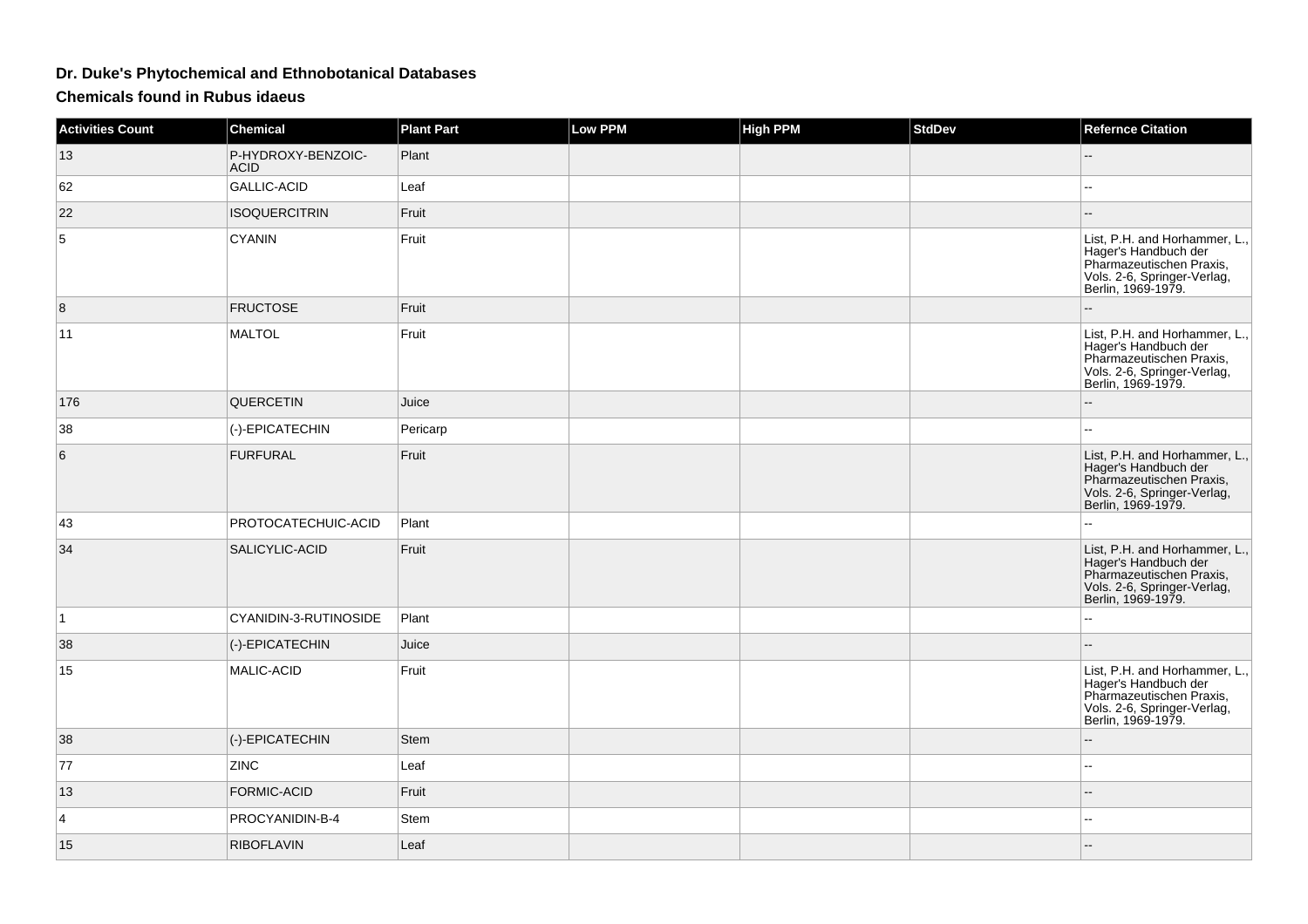| <b>Activities Count</b> | Chemical               | <b>Plant Part</b> | <b>Low PPM</b> | <b>High PPM</b> | StdDev | <b>Refernce Citation</b>                                                                                                                                                                                       |
|-------------------------|------------------------|-------------------|----------------|-----------------|--------|----------------------------------------------------------------------------------------------------------------------------------------------------------------------------------------------------------------|
| $ 30\rangle$            | (+)-CATECHIN           | Juice             |                |                 |        | $-$                                                                                                                                                                                                            |
| 43                      | PROTOCATECHUIC-ACID    | Juice             |                |                 |        |                                                                                                                                                                                                                |
| 20                      | <b>BENZOIC-ACID</b>    | Plant             |                |                 |        |                                                                                                                                                                                                                |
| $\vert$ 3               | <b>XYLOSE</b>          | Fruit             |                |                 |        |                                                                                                                                                                                                                |
| 61                      | <b>FERULIC-ACID</b>    | Plant             |                |                 |        |                                                                                                                                                                                                                |
| $\overline{1}$          | <b>VALERIANIC-ACID</b> | Fruit             |                |                 |        | List, P.H. and Horhammer, L.,<br>Hager's Handbuch der<br>Pharmazeutischen Praxis,<br>Vols. 2-6, Springer-Verlag,<br>Berlin, 1969-1979.                                                                         |
| 75                      | KAEMPFEROL             | Juice             |                |                 |        | Щ,                                                                                                                                                                                                             |
| $\vert$ 4               | PROCYANIDIN-B-4        | Pericarp          |                |                 |        |                                                                                                                                                                                                                |
| 6                       | PROPIONIC-ACID         | Fruit             |                |                 |        | List, P.H. and Horhammer, L.,<br>Hager's Handbuch der<br>Pharmazeutischen Praxis,<br>Vols. 2-6, Springer-Verlag,<br>Berlin, 1969-1979.                                                                         |
| 6                       | CINNAMYL-ALCOHOL       | Plant             |                |                 |        | $\sim$                                                                                                                                                                                                         |
| 10                      | <b>XYLITOL</b>         | Fruit             |                | 0.4             |        |                                                                                                                                                                                                                |
| 24                      | <b>BENZALDEHYDE</b>    | Plant             |                |                 |        |                                                                                                                                                                                                                |
| 24                      | VANILLIC-ACID          | Plant             |                |                 |        | $\sim$                                                                                                                                                                                                         |
| $\vert$ 2               | BETA-CRYPTOXANTHIN     | Fruit             |                |                 |        |                                                                                                                                                                                                                |
| 61                      | <b>FERULIC-ACID</b>    | Fruit             |                |                 |        | --                                                                                                                                                                                                             |
| $\vert$ 4               | PROCYANIDIN-B-4        | Plant             |                |                 |        |                                                                                                                                                                                                                |
| $\vert 4 \vert$         | PROCYANIDIN-B-4        | Leaf              |                |                 |        | --                                                                                                                                                                                                             |
| 14                      | <b>SUCROSE</b>         | Fruit             |                |                 |        |                                                                                                                                                                                                                |
| 25                      | P-COUMARIC-ACID        | Bark              |                |                 |        | $\sim$ $\sim$                                                                                                                                                                                                  |
| 17                      | <b>FARNESOL</b>        | Plant             |                |                 |        |                                                                                                                                                                                                                |
| 62                      | GALLIC-ACID            | Juice             |                |                 |        | Phenolic Compounds in Food<br>and Their Effects on Health.<br>Antioxidants & Cancer<br>Prevention. Huang, M.T., Ho,<br>C.T. and Lee, C.Y. eds. 1992.<br>ACS Symposium Series<br>507.ACS, Washington 402<br>pp. |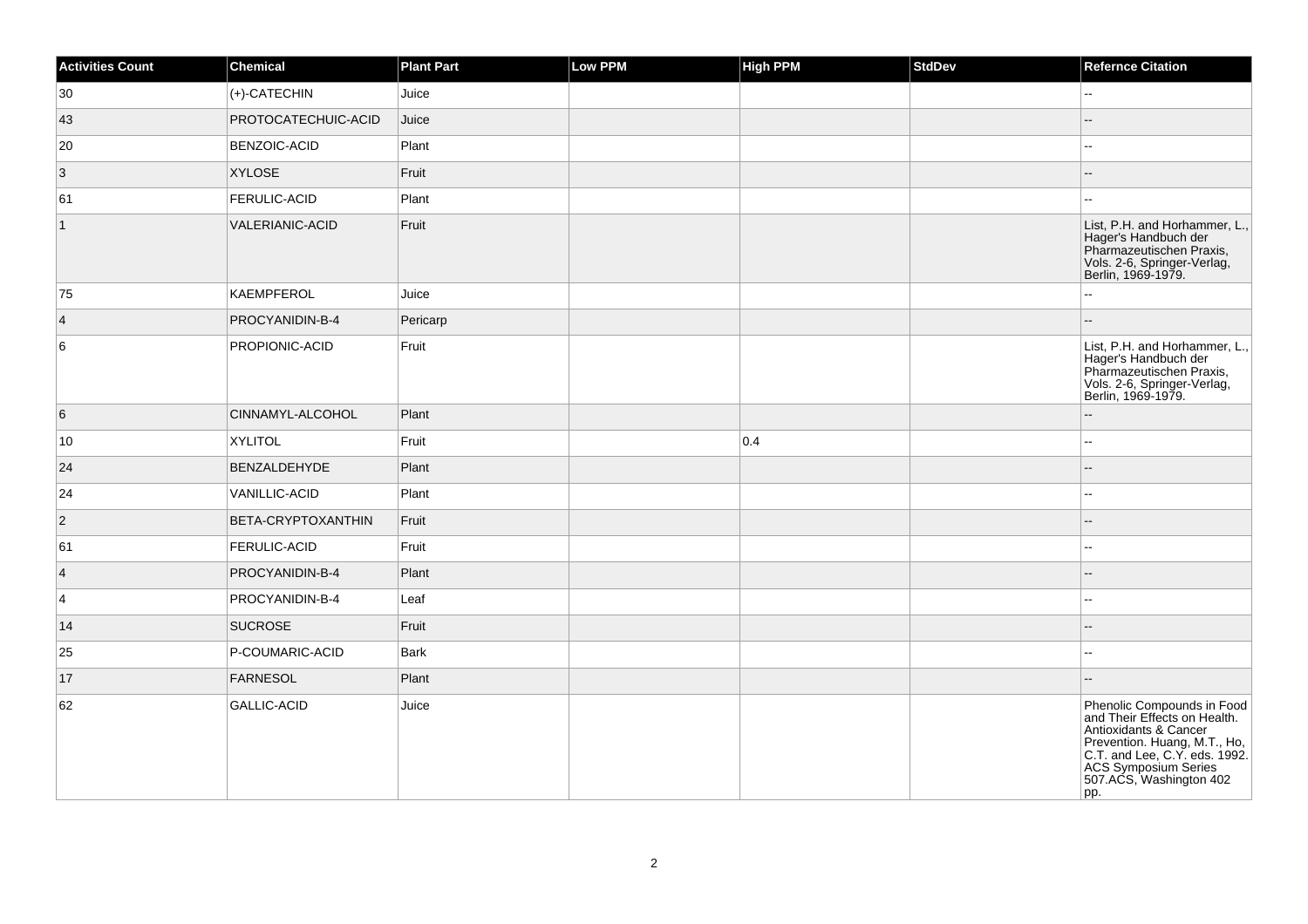| <b>Activities Count</b> | Chemical               | <b>Plant Part</b> | Low PPM | <b>High PPM</b> | StdDev | <b>Refernce Citation</b>                                                                                                                                                                                       |
|-------------------------|------------------------|-------------------|---------|-----------------|--------|----------------------------------------------------------------------------------------------------------------------------------------------------------------------------------------------------------------|
|                         | N-NONACOSANE           | Seed Oil          |         |                 |        | $\overline{\phantom{a}}$                                                                                                                                                                                       |
| 5                       | CAPRYLIC-ACID          | Fruit             |         |                 |        |                                                                                                                                                                                                                |
| 9                       | PEDUNCULAGIN           | Leaf              |         |                 |        |                                                                                                                                                                                                                |
| 11                      | SORBITOL               | Fruit             |         |                 |        | $\overline{a}$                                                                                                                                                                                                 |
| 25                      | P-COUMARIC-ACID        | Leaf              |         |                 |        | $-$                                                                                                                                                                                                            |
| 8                       | LACTIC-ACID            | Leaf              |         |                 |        | $\overline{a}$                                                                                                                                                                                                 |
| 6                       | ETHYL-ACETATE          | Plant             |         |                 |        | --                                                                                                                                                                                                             |
| 18                      | MANNITOL               | Fruit             |         |                 |        | $-1$                                                                                                                                                                                                           |
| 25                      | P-COUMARIC-ACID        | Plant             |         |                 |        | --                                                                                                                                                                                                             |
| 47                      | <b>BETA-SITOSTEROL</b> | Seed Oil          |         |                 |        |                                                                                                                                                                                                                |
| 30                      | $ (+)$ -CATECHIN       | Stem              |         |                 |        |                                                                                                                                                                                                                |
| $\overline{2}$          | ISOBUTYRIC-ACID        | Fruit             |         |                 |        | List, P.H. and Horhammer, L.,<br>Hager's Handbuch der<br>Pharmazeutischen Praxis,<br>Vols. 2-6, Springer-Verlag,<br>Berlin, 1969-1979.                                                                         |
| $\overline{7}$          | <b>SUCCINIC-ACID</b>   | Leaf              |         |                 |        | List, P.H. and Horhammer, L.,<br>Hager's Handbuch der<br>Pharmazeutischen Praxis,<br>Vols. 2-6, Springer-Verlag,<br>Berlin, 1969-1979.                                                                         |
| 24                      | <b>ETHANOL</b>         | Plant             |         |                 |        | Ξ.                                                                                                                                                                                                             |
| 51                      | <b>ELLAGIC-ACID</b>    | Juice             | 5.0     | 50.0            |        | --                                                                                                                                                                                                             |
| 27                      | LINOLEIC-ACID          | Seed Oil          |         |                 |        | --                                                                                                                                                                                                             |
| $\overline{8}$          | P-CRESOL               | Plant             |         |                 |        |                                                                                                                                                                                                                |
| 102                     | CAFFEIC-ACID           | Fruit             |         |                 |        | Phenolic Compounds in Food<br>and Their Effects on Health.<br>Antioxidants & Cancer<br>Prevention. Huang, M.T., Ho,<br>C.T. and Lee, C.Y. eds. 1992.<br>ACS Symposium Series<br>507.ACS, Washington 402<br>pp. |
| 5                       | SANGUIIN-H-6           | Leaf              |         |                 |        | $\overline{a}$                                                                                                                                                                                                 |
| 30                      | $ $ (+)-CATECHIN       | Pericarp          |         |                 |        |                                                                                                                                                                                                                |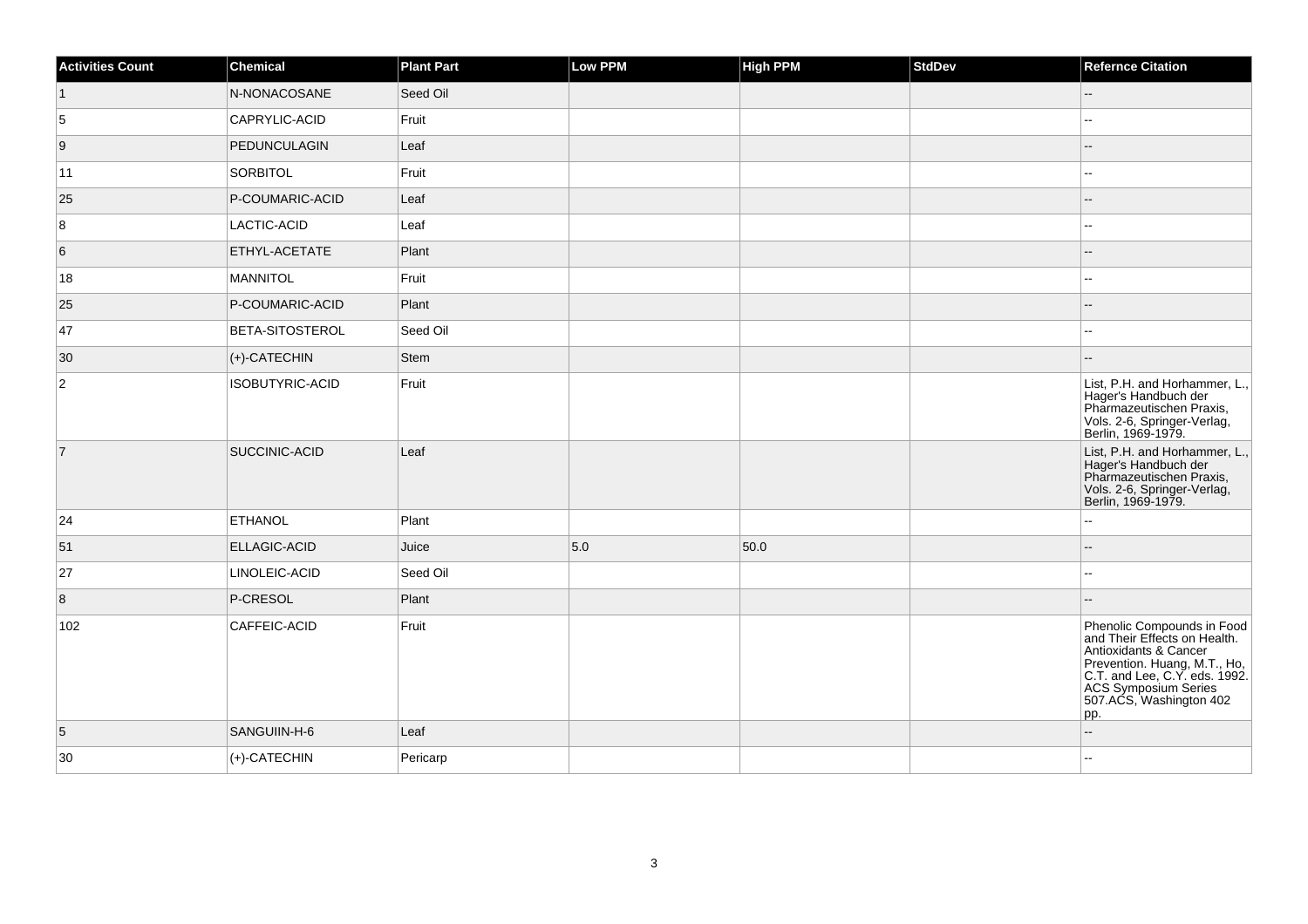| Activities Count | <b>Chemical</b>              | <b>Plant Part</b> | Low PPM | <b>High PPM</b> | <b>StdDev</b> | <b>Refernce Citation</b>                                                                                                                                                    |
|------------------|------------------------------|-------------------|---------|-----------------|---------------|-----------------------------------------------------------------------------------------------------------------------------------------------------------------------------|
| 3                | ISOAMYL-ALCOHOL              | Fruit             |         |                 |               | List, P.H. and Horhammer, L.,<br>Hager's Handbuch der<br>Pharmazeutischen Praxis,<br>Vols. 2-6, Springer-Verlag,<br>Berlin, 1969-1979.                                      |
| 25               | P-COUMARIC-ACID              | Juice             |         |                 |               | $\sim$                                                                                                                                                                      |
| $\overline{7}$   | SUCCINIC-ACID                | Fruit             |         |                 |               | List, P.H. and Horhammer, L.,<br>Hager's Handbuch der<br>Pharmazeutischen Praxis,<br>Vols. 2-6, Springer-Verlag,<br>Berlin, 1969-1979.                                      |
| 51               | ELLAGIC-ACID                 | Leaf              |         |                 |               |                                                                                                                                                                             |
| 19               | CYANIDIN-3-O-GLUCOSIDE Fruit |                   |         |                 |               | Jeffery B. Harborne and H.<br>Baxter, eds. 1983.<br>Phytochemical Dictionary. A<br>Handbook of Bioactive<br>Compounds from Plants.<br>Taylor & Frost, London. 791<br>pp.    |
| $\overline{7}$   | <b>GLUCOSE</b>               | Fruit             |         |                 |               |                                                                                                                                                                             |
| 6                | <b>BUTYRIC-ACID</b>          | Fruit             |         |                 |               | List, P.H. and Horhammer, L.,<br>Hager's Handbuch der<br>Pharmazeutischen Praxis,<br>Vols. 2-6, Springer-Verlag,<br>Berlin, 1969-1979.                                      |
| $\overline{1}$   | SANGUIIN-H-2                 | Leaf              |         |                 |               | $\sim$                                                                                                                                                                      |
| 30               | $(+)$ -CATECHIN              | Leaf              |         |                 |               |                                                                                                                                                                             |
| $\overline{c}$   | <b>DIACETYL</b>              | Fruit             |         |                 |               | List, P.H. and Horhammer, L.,<br>Hager's Handbuch der<br>Pharmazeutischen Praxis,<br>Vols. 2-6, Springer-Verlag,<br>Berlin, 1969-1979.                                      |
| 8                | <b>GENTISIC-ACID</b>         | Plant             |         |                 |               |                                                                                                                                                                             |
| 87               | <b>RUTIN</b>                 | Plant             |         |                 |               | Newall, C. A., Anderson, L. A.<br>and Phillipson, J. D. 1996.<br>Herbal Medicine - A Guide for<br>Health-care Professionals.<br>The Pharmaceutical Press,<br>London. 296pp. |
| 38               | (-)-EPICATECHIN              | Plant             |         |                 |               |                                                                                                                                                                             |
| 16               | ACETIC-ACID                  | Plant             |         |                 |               | $\overline{\phantom{a}}$                                                                                                                                                    |
| 34               | SALICYLIC-ACID               | Plant             |         |                 |               |                                                                                                                                                                             |
| 102              | CAFFEIC-ACID                 | Plant             |         |                 |               |                                                                                                                                                                             |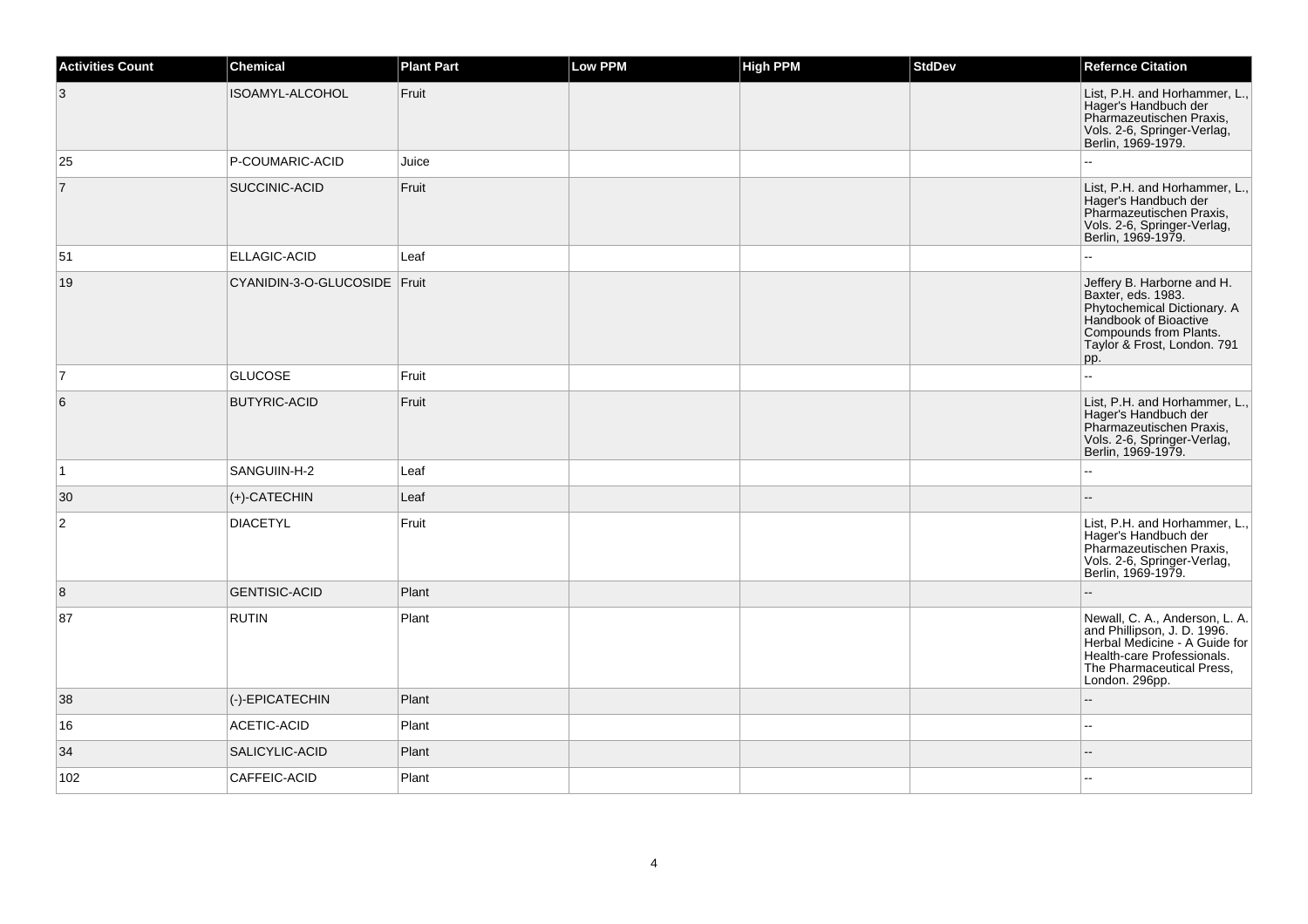| <b>Activities Count</b> | <b>Chemical</b>    | <b>Plant Part</b> | Low PPM | <b>High PPM</b> | <b>StdDev</b>       | <b>Refernce Citation</b>                                                                                                                                                                        |
|-------------------------|--------------------|-------------------|---------|-----------------|---------------------|-------------------------------------------------------------------------------------------------------------------------------------------------------------------------------------------------|
| 35                      | <b>GERANIOL</b>    | Fruit             |         |                 |                     |                                                                                                                                                                                                 |
| 23                      | CITRIC-ACID        | Fruit             |         |                 |                     | Jeffery B. Harborne and H.<br>Baxter, eds. 1983.<br>Phytochemical Dictionary. A<br>Handbook of Bioactive<br>Compounds from Plants.<br>Taylor & Frost, London. 791<br>pp.                        |
| 62                      | <b>GALLIC-ACID</b> | Plant             |         |                 |                     |                                                                                                                                                                                                 |
| 13                      | BETA-IONONE        | Plant             |         |                 |                     |                                                                                                                                                                                                 |
| 38                      | (-)-EPICATECHIN    | Leaf              |         |                 |                     |                                                                                                                                                                                                 |
| 31                      | <b>THIAMIN</b>     | Leaf              |         | 3.4             | -1.0221493221185618 | Pedersen, M. 1987.<br>Nutritional Herbology.<br>Pederson Publishing.<br>Bountiful, Utah. 377 pp.                                                                                                |
| 15                      | <b>FIBER</b>       | Leaf              |         | 82000.0         | -0.9835404944355358 | Pedersen, M. 1987.<br>Nutritional Herbology.<br>Pederson Publishing.<br>Bountiful, Utah. 377 pp.                                                                                                |
| 35                      | <b>TANNIN</b>      | Fruit             |         | 6200.0          | -0.8518650257063927 | List, P.H. and Horhammer, L.,<br>Hager's Handbuch der<br>Pharmazeutischen Praxis,<br>Vols. 2-6, Springer-Verlag,<br>Berlin, 1969-1979.                                                          |
| 14                      | <b>POTASSIUM</b>   | Leaf              | 2265.0  | 13400.0         | -0.7482125557868814 |                                                                                                                                                                                                 |
| $\overline{4}$          | <b>PHOSPHORUS</b>  | Fruit             | 110.0   | 955.0           | -0.6867540372783977 | Revised USDA data received<br>1993.                                                                                                                                                             |
| 6                       | <b>IRON</b>        | Leaf              | 17.0    | 101.0           | -0.664569650794051  | $\sim$                                                                                                                                                                                          |
| 53                      | BETA-CAROTENE      | Leaf              | 19.0    | 114.0           | -0.6414752460100303 | ă.                                                                                                                                                                                              |
| $\overline{1}$          | <b>SODIUM</b>      | Leaf              | 13.0    | 77.0            | -0.6336091719663351 | ÷.                                                                                                                                                                                              |
| 93                      | <b>TOCOPHEROL</b>  | Fruit             | 3.0     | 12.0            | -0.6276472611238401 | USDA's Ag Handbook 8 and<br>sequelae)                                                                                                                                                           |
| 14                      | <b>POTASSIUM</b>   | Fruit             | 1490.0  | 11635.0         | -0.555747708167046  | Revised USDA data received<br>1993.                                                                                                                                                             |
| $\overline{4}$          | <b>BORON</b>       | Fruit             | 1.0     | 13.0            | -0.5421662869530862 | Betting on Boron,<br>Unpublished draft by J. A.<br>Duke on file at USDA, draft<br>and papers relating to boron<br>percentages. Includes<br>Internat. Z. Vit. Ern.<br>Forschung 43:1973 (boron). |
| 24                      | <b>CHROMIUM</b>    | Leaf              | 0.2     | 1.3             | -0.5356966871657832 |                                                                                                                                                                                                 |
| 12                      | <b>COPPER</b>      | Fruit             | 0.7     | 6.0             | -0.5307153602504487 | Revised USDA data received<br>1993.                                                                                                                                                             |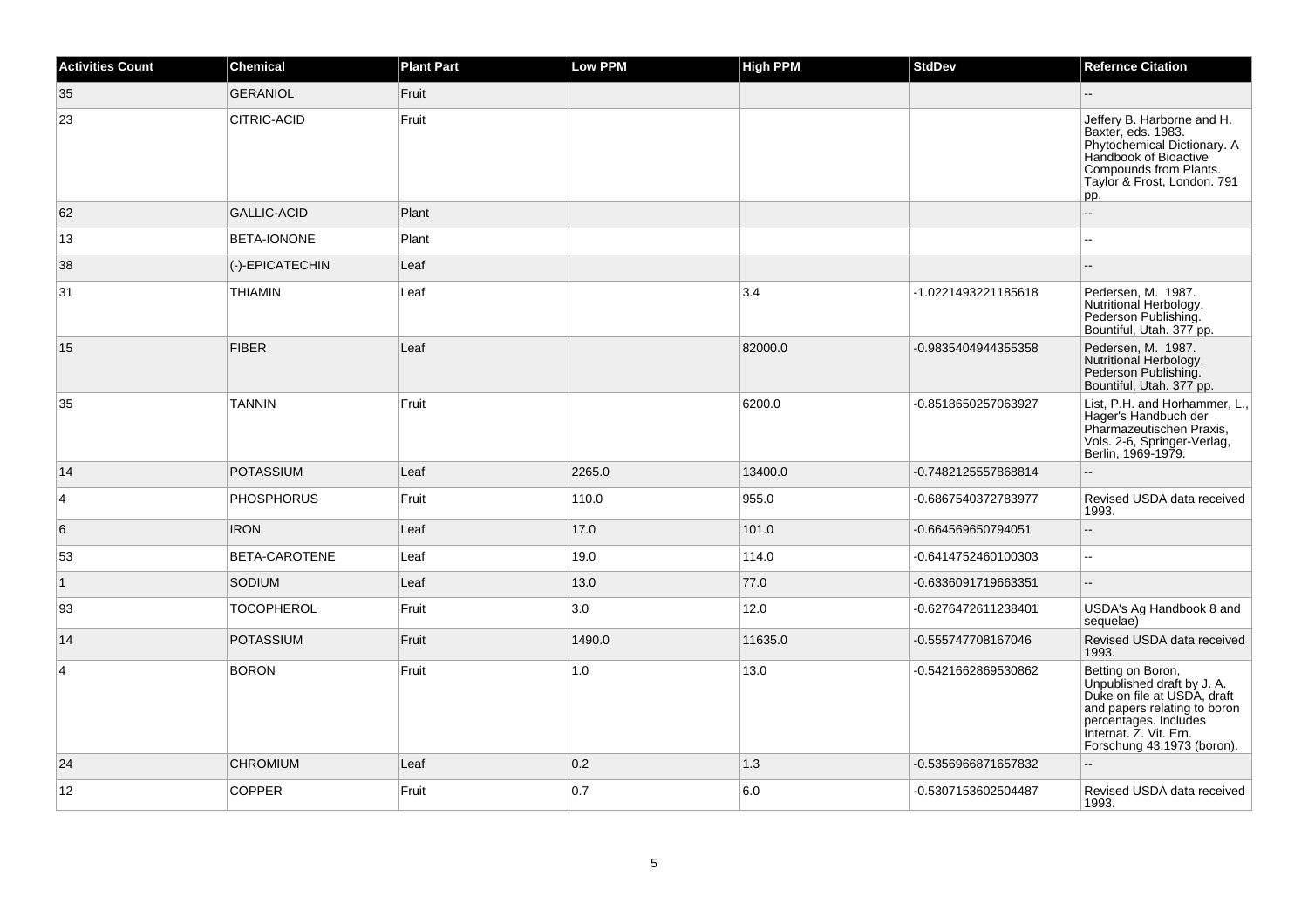| <b>Activities Count</b> | Chemical            | <b>Plant Part</b> | <b>Low PPM</b> | <b>High PPM</b> | <b>StdDev</b>        | <b>Refernce Citation</b>                                                                                                               |
|-------------------------|---------------------|-------------------|----------------|-----------------|----------------------|----------------------------------------------------------------------------------------------------------------------------------------|
| 28                      | <b>CALCIUM</b>      | Fruit             | 220.0          | 1645.0          | -0.5102772768150714  | Revised USDA data received<br>1993.                                                                                                    |
| 15                      | LUTEIN              | Fruit             | 0.76           | 4.0             | -0.48918352740142235 | Ш,                                                                                                                                     |
| $\overline{4}$          | <b>PHOSPHORUS</b>   | Leaf              | 395.0          | 2340.0          | -0.4841533669170441  | $\overline{a}$                                                                                                                         |
| $\overline{7}$          | ALPHA-CAROTENE      | Fruit             | 0.13           | 0.6             | -0.46232287758038665 | цü.                                                                                                                                    |
| 24                      | PECTIN              | Fruit             |                | 14500.0         | -0.4580948328310023  | List, P.H. and Horhammer, L.,<br>Hager's Handbuch der<br>Pharmazeutischen Praxis,<br>Vols. 2-6, Springer-Verlag,<br>Berlin, 1969-1979. |
| 18                      | OLEIC-ACID          | Fruit             | 490.0          | 3665.0          | -0.4524977786497885  | Revised USDA data received<br>1993.                                                                                                    |
| 28                      | <b>CALCIUM</b>      | Leaf              | 2045.0         | 12100.0         | -0.4330046318778217  | --                                                                                                                                     |
| $\overline{4}$          | SILICON             | Leaf              | 0.2            | 1.3             | -0.40932526208989356 | шш.                                                                                                                                    |
| 31                      | <b>THIAMIN</b>      | Fruit             | 0.3            | 2.2             | -0.4010034158314492  | Revised USDA data received<br>1993.                                                                                                    |
| 65                      | <b>MAGNESIUM</b>    | Leaf              | 539.0          | 3190.0          | -0.361322498820846   | Щ,                                                                                                                                     |
| 5                       | ALUMINUM            | Leaf              | 66.0           | 392.0           | -0.3598774207421672  | --                                                                                                                                     |
| 13                      | PALMITIC-ACID       | Fruit             | 130.0          | 970.0           | -0.35043476151081787 | Revised USDA data received<br>1993.                                                                                                    |
| 6                       | <b>IRON</b>         | Fruit             | 5.0            | 45.0            | -0.34898531116184145 | Revised USDA data received<br>1993.                                                                                                    |
| 65                      | <b>MAGNESIUM</b>    | Fruit             | 175.0          | 1400.0          | -0.33791055544330456 | Revised USDA data received<br>1993.                                                                                                    |
| $\overline{2}$          | <b>COBALT</b>       | Leaf              | 0.6            | 3.4             | -0.27867675528926233 | $-$                                                                                                                                    |
| 32                      | ALPHA-TOCOPHEROL    | Fruit             | 9.0            | 56.0            | -0.2596481602858355  | Ξ.                                                                                                                                     |
| 14                      | <b>MANGANESE</b>    | Leaf              | 25.0           | 146.0           | -0.21716694893797103 | $-$                                                                                                                                    |
| 8                       | <b>STEARIC-ACID</b> | Fruit             | 130.0          | 970.0           | -0.2148929675183572  | Revised USDA data received<br>1993.                                                                                                    |
| 13                      | <b>MUFA</b>         | Fruit             | 530.0          | 3965.0          | -0.19628214752627327 | Revised USDA data received<br>1993.                                                                                                    |
| 60                      | <b>SELENIUM</b>     | Leaf              | 0.4            | 2.5             | -0.19046045138655818 | L.                                                                                                                                     |
| $\overline{1}$          | <b>SODIUM</b>       | Fruit             | 0.0            | 1.0             | -0.18385595758003662 | Revised USDA data received<br>1993.                                                                                                    |
| 112                     | ASCORBIC-ACID       | Fruit             | 70.0           | 1870.0          | -0.16821802906976244 | 44                                                                                                                                     |